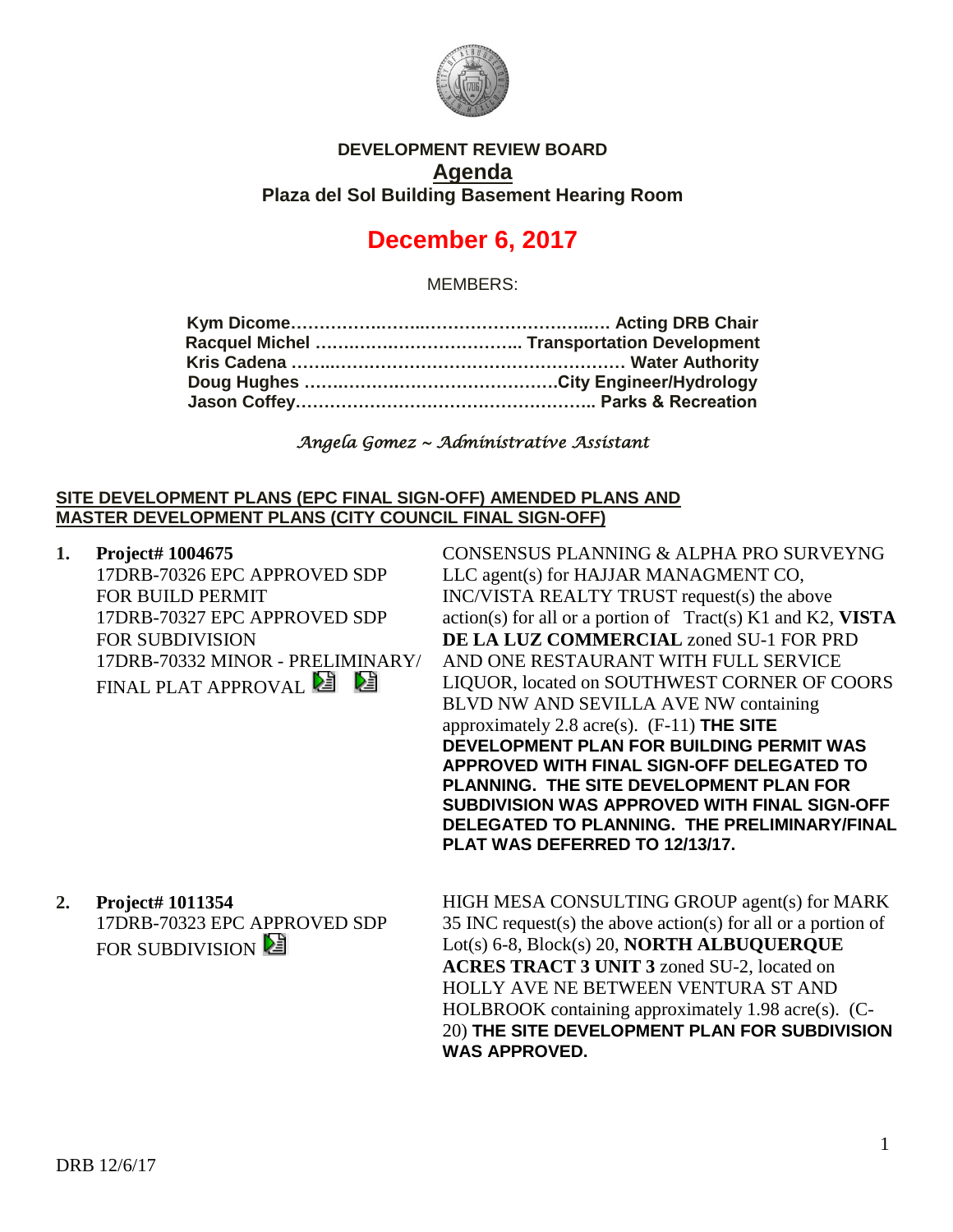**3. Project# 1004167** 17DRB-70293 EPC APPROVED SDP FOR BUILDING PERMIT

ARIA STUDIO CONSULTANTS, LLC agent(s) for LEGACY HOME HEALTH AND HOSPICE request(s) the above action(s) for all or a portion of Lot(s) 2, **BOSQUE PLAZA** zoned C-1, located on COORS BETWEEN LA ORILLA AND MONTANO containing approximately 1.9231 acre(s). (E-12) ) *[Deferred from 11/8/17]* **THE SITE DEVELOPMENT PLAN FOR BUILDING PERMIT WAS APPROVED WITH FINAL SIGN-OFF DELEGATED TO THE WATER AUTHORITY FOR TO PLANNING.**

#### **CASES WHICH REQUIRE PUBLIC NOTIFICATION MAJOR SUBDIVISIONS, VACATIONS, SIA EXTENSIONS AND SITE DEVELOPMENT PLANS**

**4. Project# 1002739** 17DRB-70311 2 YEAR SUBDIVISION IMPROVEMENT AGREMENT EXTENSION (2YR SIA)

MARK GOODWIN AND ASSOCIATES P.A. agents for KB HOME request the referenced/ above action for **ANDERSON HEIGHTS UNIT 4,** zoned R-LT and R-D, located on the east side of 118TH ST SW between AMOLE MESA AVE SW and COLOBEL AVE SW containing approximately 85 acres. (N-8) **THE TWO YEAR EXTENSION OF THE SUBDIVISION IMPROVEMENT AGREEMENT (SIA) WAS APPROVED.**

**5. Project# 1003445** 17DRB-70315 2 YEAR SUBDIVISION

IMPROVEMENT AGREMENT EXTENSION (2YR SIA)

- **6. Project# 1011445** 17DRB-70314 SITE DEVELOPMENT PLAN FOR BUILDING PERMIT
- **7. Project# 1008435**

17DRB-70194 PRELIM/ FINAL PLAT 17DRB-70195 BULK LAND VARIANCE DJ

HUITT-ZOLLARS INC agents for NOVUS PROPERTIES LLC request the referenced/ above action for **FOUNTAIN HILLS PLAZA** zoned SU-1, located on EAGLE RANCH RD NW between PASEO DEL NORTE NW and PARADISE BLVD NW containing approximately 40 acres. (C-12) **THE ONE YEAR EXTENSION OF THE SUBDIVISION IMPROVEMENT AGREEMENT (SIA) WAS APPROVED**

66 ARCHITECT agents for LOS PINONES LTD PARTNERSHIP request the referenced/ above action for Tract E, **ATRISCO VILLAGE** zoned C-2, located on the northeast corner of COORS BLVD NW and CENTRAL AVE NW containing approximately 1 acre. (K-10) **DEFERRED TO 12/20/17.**

ISAACSON AND ARFMAN PA and SURV-TEK INC agents for MECHENBIER CONSTRUCTION INC/ AMERICUS LLC request the referenced/ above actions for Old PANORAMA BOULEVARD with Tracts N-2, N-3-A, **TANOAN PROPERTIES** and Tract 18, **HIGH DESERT** zoned R-D, located on the west side of TRAMWAY BLVD NE between ACADEMY RD NE and SAN ANTONIO DR NE containing approximately 24 acres. (E-22) *[Deferred from 8/16/17, 10/11/17, 10/25/17, 11/8/17, 11/29/17]* **DEFERRED TO 1/17/18.**